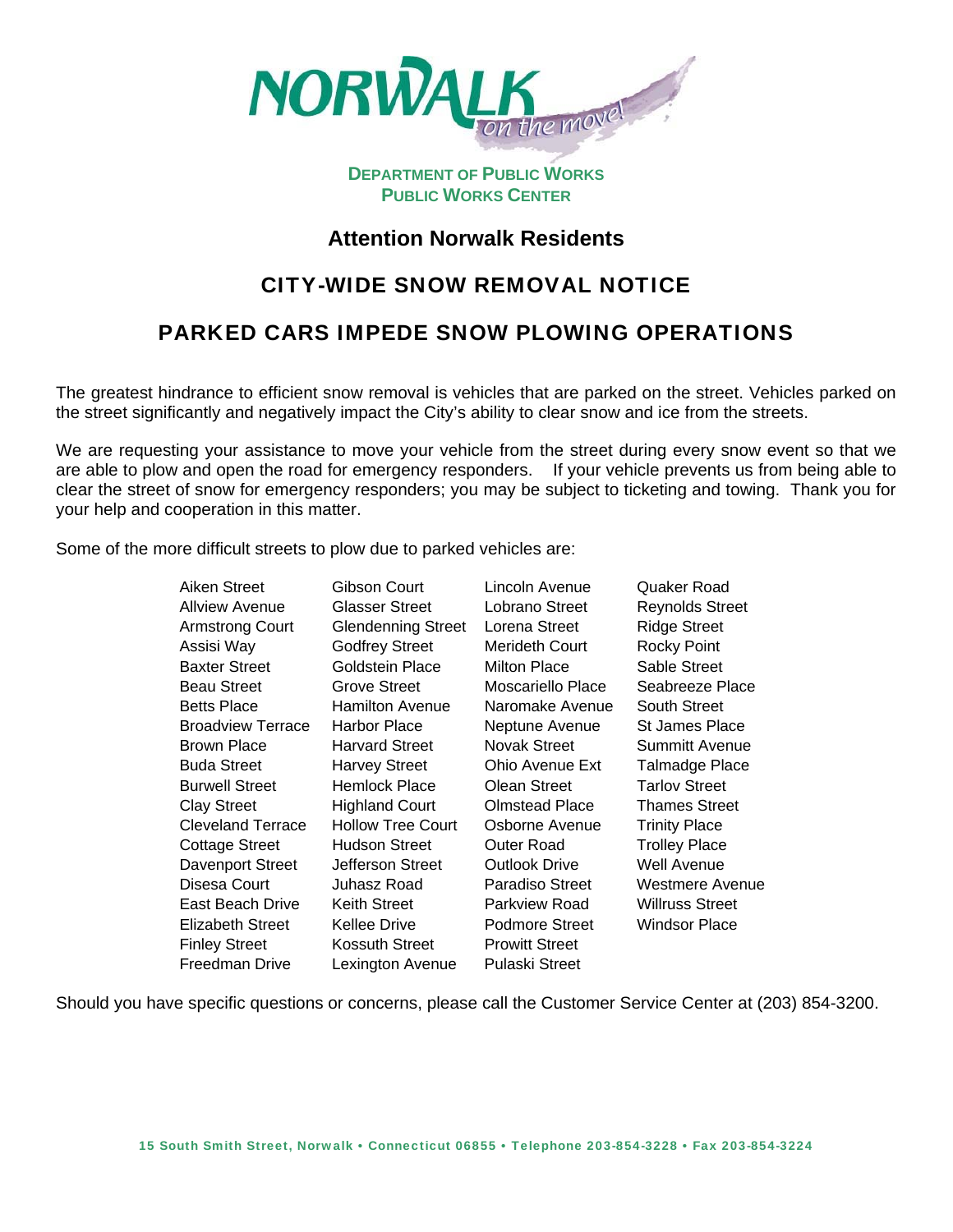### **Who Else Clears Snow?**

All numbered State roads in Norwalk are cleared by the CT DOT. Other departments, outside agencies and jurisdictions also have responsibility for plowing in some areas. They include the Department of Recreation and Parks, the Norwalk Parking Authority, several taxing districts, the Norwalk Housing Authority, the Norwalk Transit District, and condominium associations. Large retailers, shopping malls and commercial parking lot owners plow their own properties and are prohibited from moving snow into the street.

### **Potholes**

The Department of Public Works has 255 miles of pavement to patrol and maintain; it appreciates helpful calls from residents who can provide the specific address or intersection of a pothole. During the winter, because asphalt plants are closed and cold patch does not adhere well, crews may repair only the most severe potholes. All potholes will be addressed in the spring. To report a pothole issue in Norwalk, contact the Norwalk Customer Service Center.

### **Emergencies**

Call the Police and Fire Departments at 911 only in life-threatening emergencies or for emergency Fire and Rescue services.

**Refrain from calling Police, Fire, Public Works or Customer Service to find out when your street will be plowed.** 

### **Phone Numbers & Websites**

**Customer Service Center: (203) 854-3200 City of Norwalk: www.norwalkct.org E-mail:** customerservice@norwalkct.org

### **Preparing for Winter Storms**

- Mailboxes and fences must be strong enough to withstand the force of flying snow and ice. Mail boxes and fences damaged by flying snow and ice will not be repaired by the City. The City will replace mail boxes that are damaged by the plow actually striking them.
- Get an [Emergency Supply Kit](http://www.ready.gov/america/getakit/index.html) which includes items like non-perishable food, water, a battery-powered or hand-crank radio, extra flashlights and batteries. Make sure to prepare an emergency kit for your car. Add the following supplies to prepare for winter weather: **Rock salt** to melt ice on walkways. **Sand** to improve traction. **Snow shovels** and other snow removal equipment.
- Hire a contractor to check the structural stability of the roof to sustain unusually heavy weight from the accumulation of snow - or water, if drains on flat roofs do not work.
- Know ahead of time what you should do to help elderly or disabled friends, neighbors or employees.

### **Notify Norwalk**

All residents are reminded to register unlisted & cell phone numbers, text and e-mail addresses in the Notify Norwalk System. This enables the City to contact you in multiple ways in an emergency. Updating contact information allows you to learn of emergencies affecting your home & family when traveling or at work. This important feature is critical to receive updates especially if you are advised to evacuate.

**To add your contact information to the secure database, please visit the City's website at [www.norwalkct.org](http://www.norwalkct.org/) and select the Emergency Alert icon then the Code Red link.** 

# **CITY OF NORWALK**

# When it Snows…



**A guide to understanding snow removal operations**.

**customerservice@norwalkct.org** [www.norwalkct.org](http://www.norwalkct.org/)

## **[Click here to view winter preparedness videos and information](http://www.norwalkct.org/index.aspx?NID=1294)**